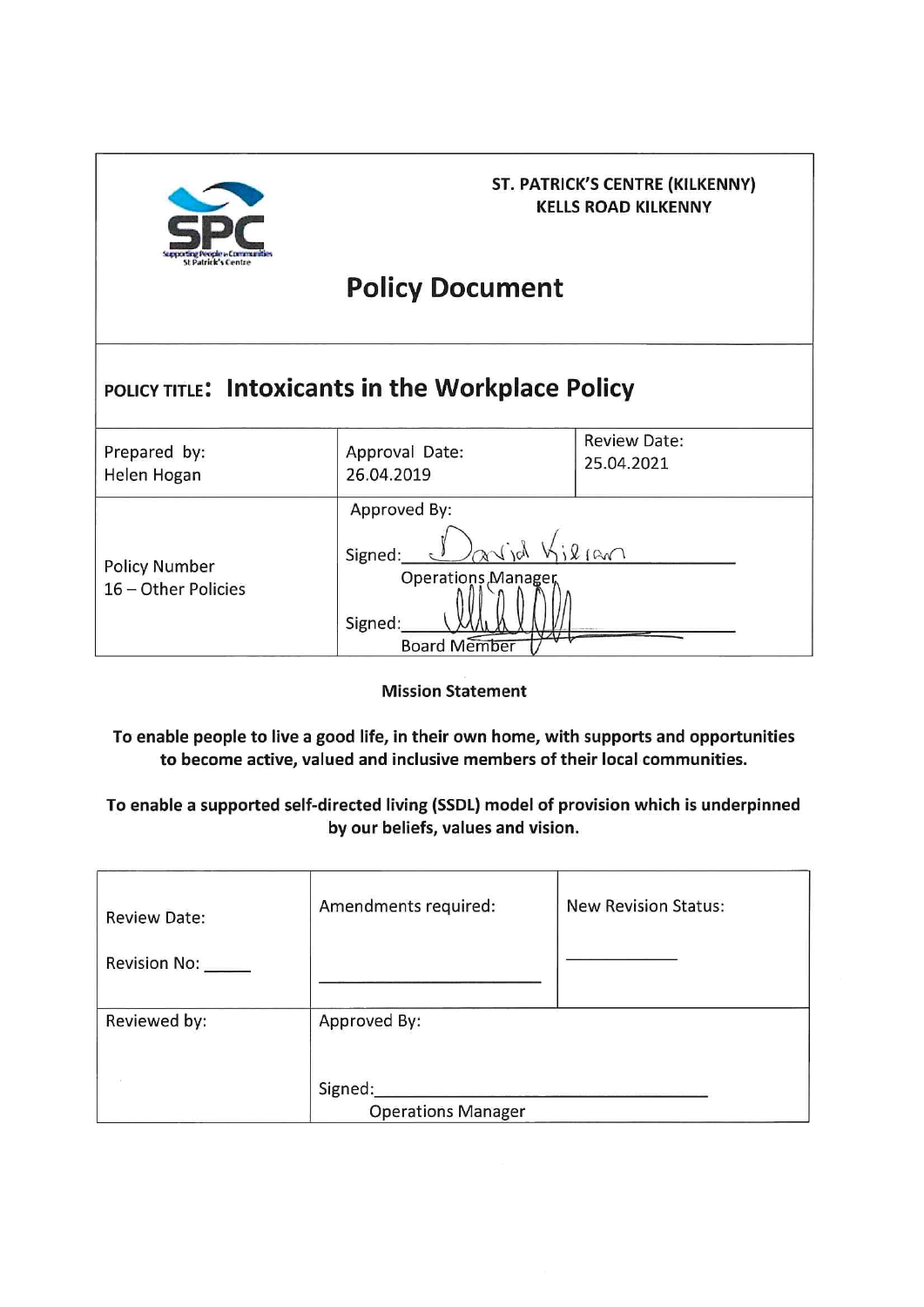## **Contents**

|    | 2. Scope |  |  |
|----|----------|--|--|
|    |          |  |  |
|    |          |  |  |
|    |          |  |  |
| 6. |          |  |  |
|    |          |  |  |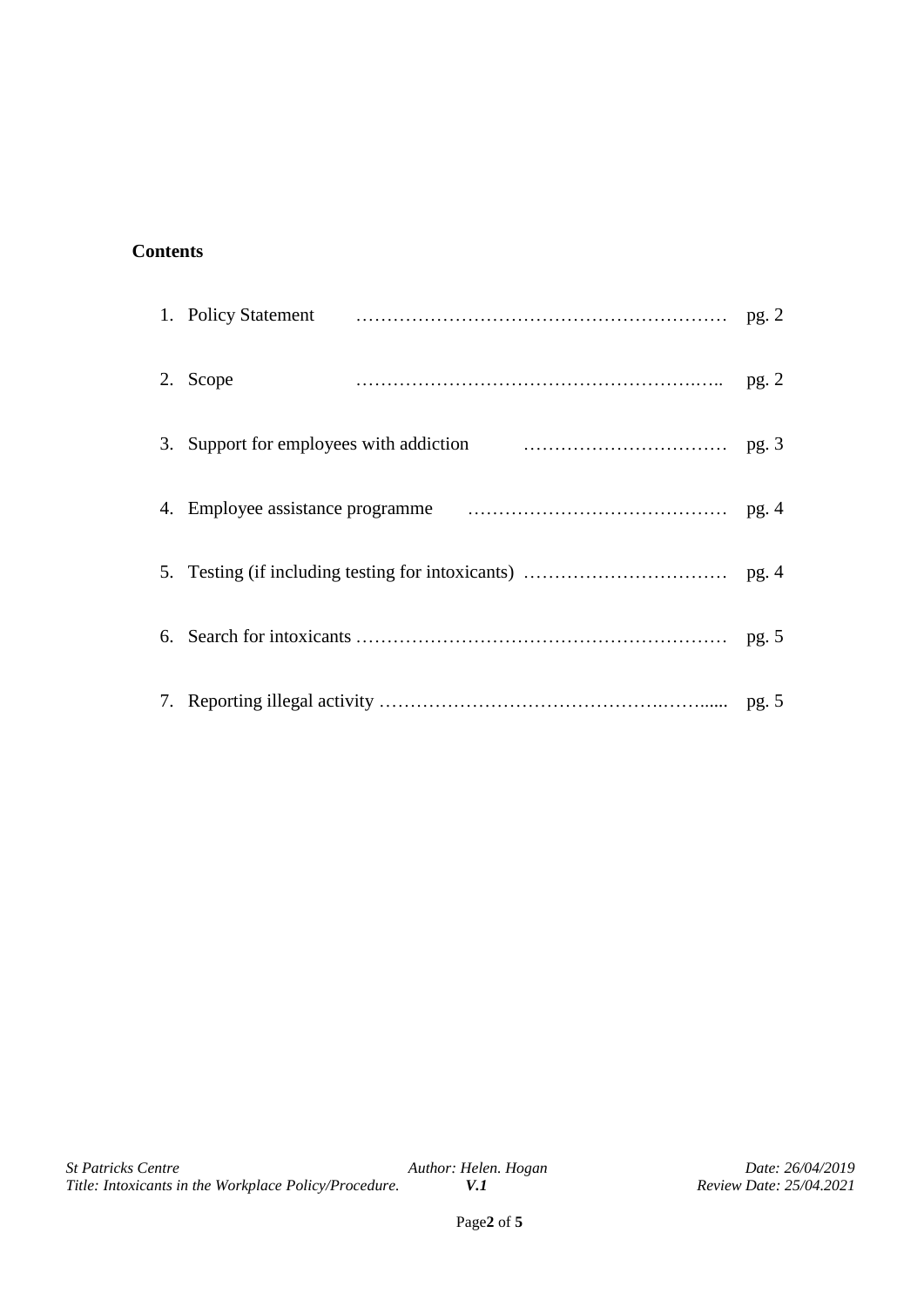#### **1. Policy Statement**

The objective of this policy is to avoid the adverse effects of alcohol and narcotics (collectively known as intoxicants) and to protect the health and safety of all the people we support and all employees. Misuse of alcohol or narcotics will impair the ability of employees to perform their duties effectively and safely and may endanger the people we support, co-workers, the public and the organisation's property.

The organisation seeks to prevent the misuse of alcohol and narcotics by employees. Employees have an individual responsibility to ensure that they are not under the influence of alcohol or narcotics while at work. It is also a legal duty under the Safety, Health and Welfare at Work Act 2005 not to be under the influence of an intoxicant to the extent that employees endanger themselves or others.

It is the responsibility of every employee while at work not to be in a state of intoxication. It is considered a serious breach of this policy for an employee to attend work under the influence of an intoxicant. Breach of this policy will result in disciplinary action up to and including dismissal. In order to achieve the objective of this policy the organisation does not permit the possession, or use, of any intoxicant on company property. The organisation regards any breach of this rule as an issue of gross misconduct. This rule, however, does not apply to over-thecounter medication.

The organisation recognises that employees taking narcotics prescribed by an attending physician may also present a risk to themselves or others, depending not only on their state of health, the nature of the narcotics prescribed and their effect, but also on the type of work activity in which they are engaged. Employees taking prescribed narcotics should, with primary regard being given to their physician's advice, establish if these narcotics may adversely affect their work and safety. If this is the case, they should inform their immediate supervisor. In some cases, it may be appropriate to consult the company physician for determination of the effects on work activity and any limitations that may be needed. All prescription narcotics must be kept in their original container. The organisation will treat any medical information in strict confidence.

#### **2. Scope**

The policy applies to all employees regardless of rank or position and includes temporary, parttime and fixed-term employees. This policy also applies to contractors and others who are on the organisation's premises at any time.

While driving company or own vehicles for work purposes, employees must comply with traffic legislation. Under no circumstances must they be under the influence of alcohol, narcotics or prescription narcotics if these narcotics may adversely affect their work and safety.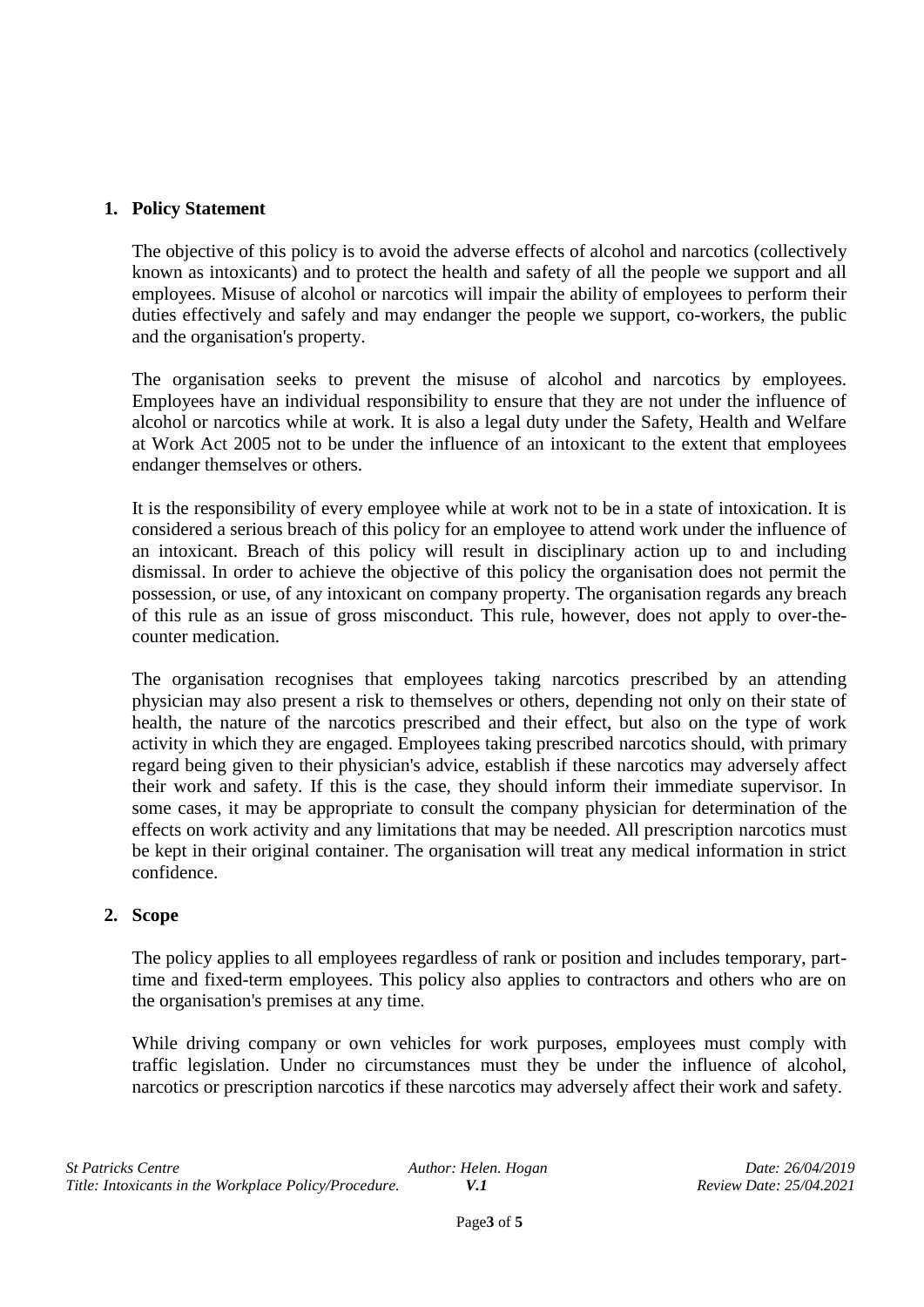#### **3. Support for employees with addiction**

Alcoholism is recognised as a disability for the purposes of the Employment Equality Acts. Alcoholism and drug addiction can be responsive to proper treatment and, as such, employees suffering from a disability will not be discriminated against because of their illness. Employees who have an alcohol or drug addiction will be actively encouraged to avail of professional assistance and given the opportunity to do something positive to resolve their problem. However, should an employee fail to respond to, or continue with, treatment, they may be subject to disciplinary action, up to and including dismissal, where appropriate.

Information received from employees concerning addictions will be dealt with in the strictest confidence.

The organisation will not tolerate abuse of this policy or of the available employee support mechanisms. All individual cases will be assessed with regard to their particular circumstances. Referral to support mechanisms will not arise in every case and the organisation will not permit employees to use such mechanisms to circumvent disciplinary processes.

#### **4. Employee assistance programme**

The organisation will provide employees and their families with confidential, professional assessment and referral for assistance in addressing addiction to, dependence on, or problems with alcohol, narcotics, or other personal problems adversely affecting their job performance. Confidential assessment and referral services will be provided without cost to the employee or family member.

#### **5. Testing (if including testing for intoxicants)**

Employees in the following circumstances may be subject to alcohol and narcotics testing. There are three types of testing that can arise:

- Pre-employment testing
- With-cause testing

Any employee suspected of being under the influence of intoxicants or involved in a workrelated accident may be subject to with-cause testing. This will be conducted in conjunction with an occupational medical. All employees are expected to cooperate fully with such testing as a condition of continued employment with this organisation. This is to be applied in circumstances where any member of the staff appears to be under the influence of an intoxicant in breach of this policy. The judgement as to whether with-cause testing needs to be applied can be based on a number of factors including the following:

- apparent disorientation
- unsteadiness
- slurring of words
- smell of alcohol
- admitted or observed taking of illegal or non-prescribed narcotics or volumes of alcohol
- unusual or abnormal behaviour

| <b>St Patricks Centre</b>                             | Author: Helen. Hogan |
|-------------------------------------------------------|----------------------|
| Title: Intoxicants in the Workplace Policy/Procedure. | <i>V.I</i>           |

*St Patricks Centre Author: Helen. Hogan Date: 26/04/2019 Title: Intoxicants in the Workplace Policy/Procedure. V.1 Review Date: 25/04.2021*